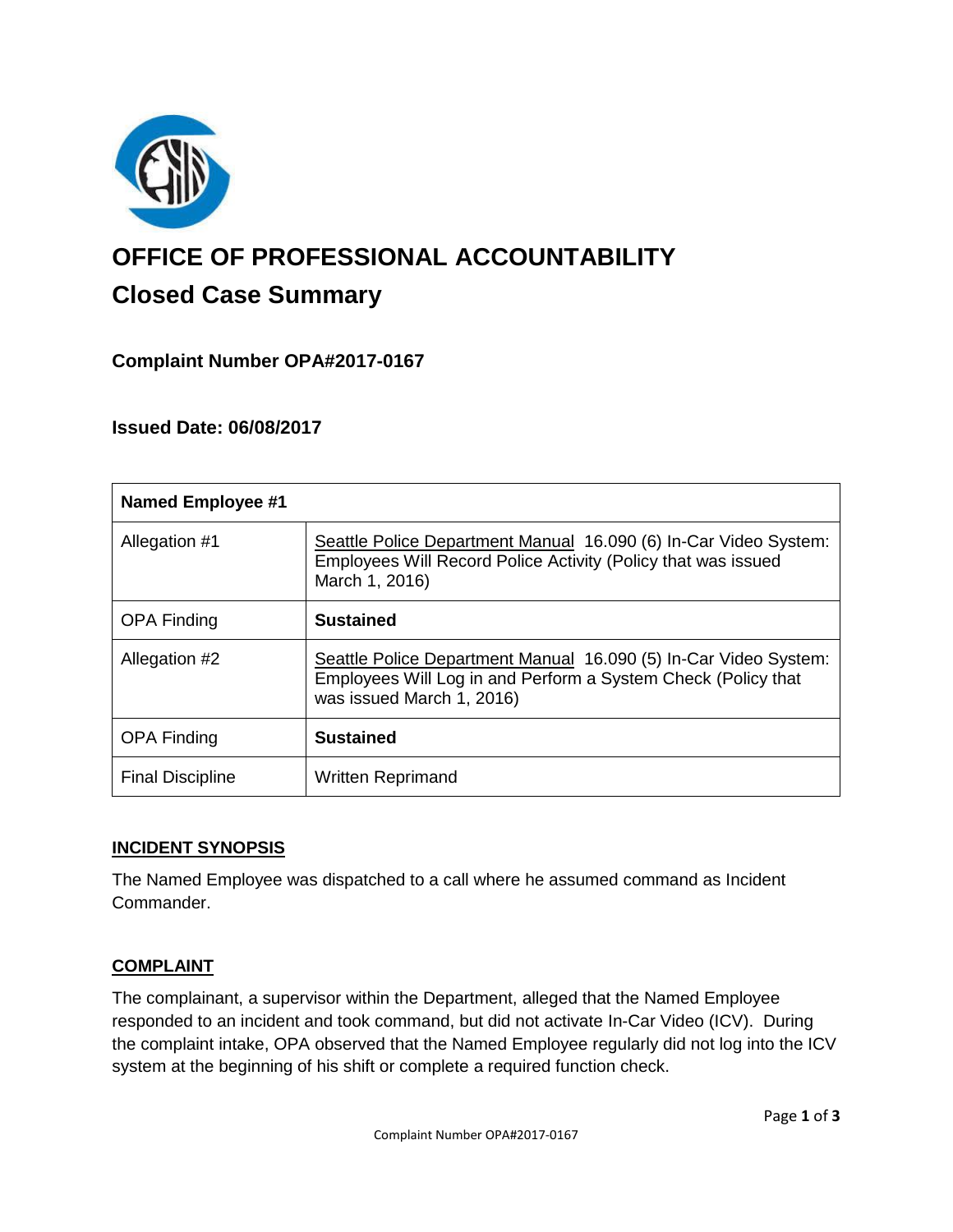## **INVESTIGATION**

The OPA investigation included the following actions:

- 1. Review of the complaint memo
- 2. Search for and review of In-Car Videos (ICV)
- 3. Search for and review of all relevant records and other evidence
- 4. Interview of SPD employee

## **ANALYSIS AND CONCLUSION**

The preponderance of the evidence showed that the Named Employee was dispatched to a call, responded, and arrived. The evidence also showed that the Named Employee did not activate his ICV before he arrived on-scene or at any time while he was there engaged in police activity. As a result, he did not record his police activity as required by SPD Policy 16.090(6). On the day of the incident, the Named Employee told the Duty Captain that he (the Named Employee) did not have ICV because he had not logged into the ICV system before he was dispatched and did not have time to do so before responding to the incident to take over as Incident Commander. The Named Employee told OPA he thought he was not required to activate his ICV because he was Incident Commander and engaged in tactical decisions. The Named Employee acknowledged to OPA that he had since reviewed the ICV policy and realized no such exemption was in place.

The preponderance of the evidence showed that the Named Employee did not log in and perform a systems check of the ICV system as required by this policy. The OPA investigation also showed a pattern of the Named Employee not logging into the ICV system and conducting a system check on some of the days when he worked.

## **FINDINGS**

## **Named Employee #1**

#### Allegation #1

A preponderance of the evidence showed that the Named Employee did not activate his ICV before he arrived on-scene or at any time while he was there engaged in police activity. Therefore a **Sustained** finding was issued for *In-Car Video System: Employees Will Record Police Activity.*

## Allegation #2

A preponderance of the evidence showed that the Named Employee did not log in and perform a systems check of the ICV system as required by this policy. Therefore a **Sustained** finding was issued for *In-Car Video System: Employees Will Log in and Perform a System Check.*

Discipline Imposed: Written Reprimand